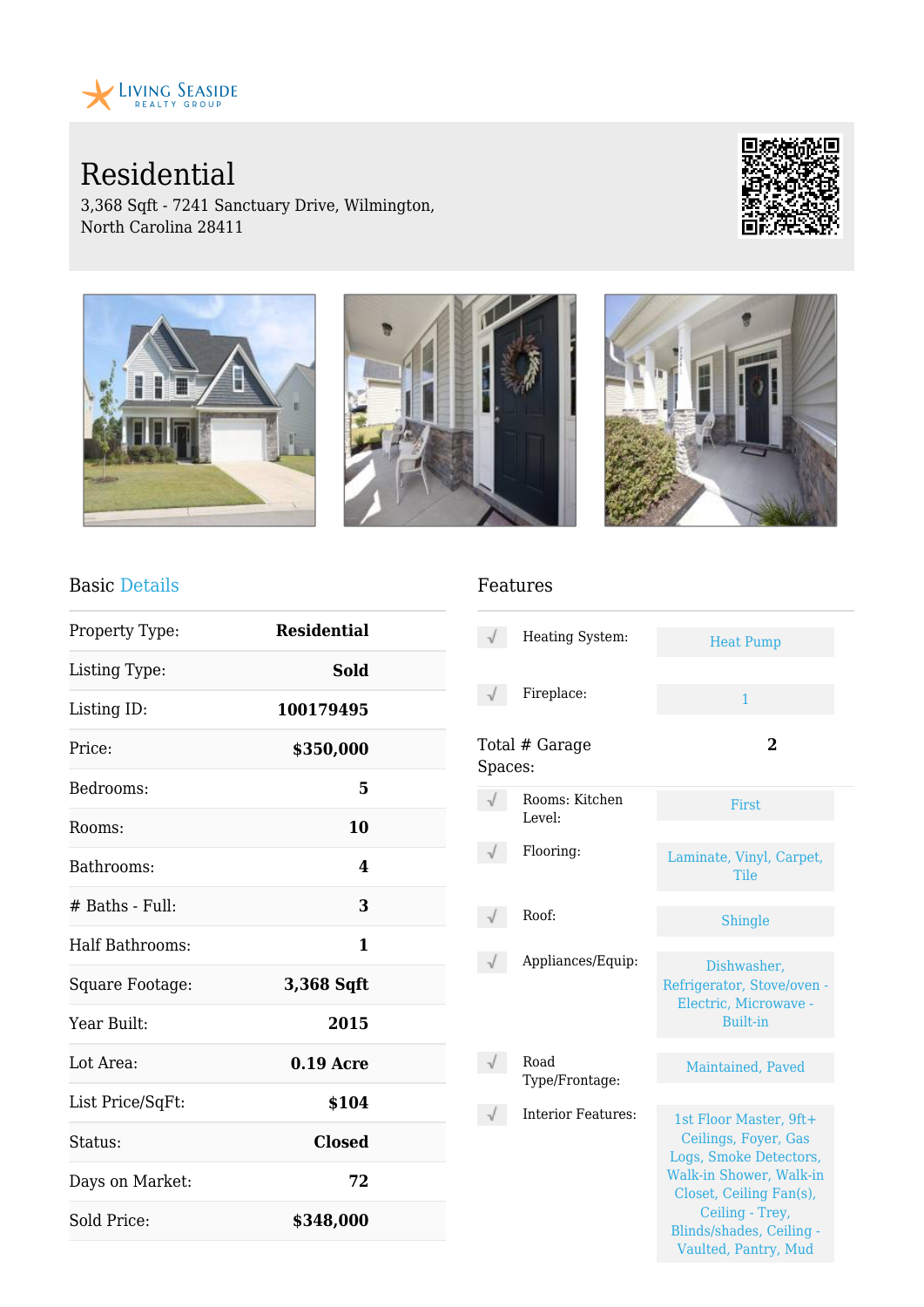| Close Date:      | 01/17/2020 |
|------------------|------------|
| Sold Price/SqFt: | \$103      |

|                           | Room, Solid Surface                   |
|---------------------------|---------------------------------------|
| <b>Exterior Features:</b> | Gas Logs, Irrigation<br><b>System</b> |

#### Address Information

| Country:              | US                     |  |
|-----------------------|------------------------|--|
| State:                | NC.                    |  |
| County:               | <b>New Hanover</b>     |  |
| City:                 | Wilmington             |  |
| Subdivision:          | <b>Hanover Reserve</b> |  |
| Zipcode:              | 28411                  |  |
| Street:               | <b>Sanctuary</b>       |  |
| Street Number:        | 7241                   |  |
| <b>Street Suffix:</b> | Drive                  |  |

 $\sqrt{ }$ 

| Elementary<br>School: | <b>Murrayville</b>   |  |
|-----------------------|----------------------|--|
| Middle School:        | <b>Holly Shelter</b> |  |
| High School:          | Laney                |  |

### Additional Information

| Office Name:                | <b>Living Seaside</b><br><b>Realty Group</b> |
|-----------------------------|----------------------------------------------|
| Sub-Type:                   | <b>Single Family Residence</b>               |
| Tax Year:                   | 01/01/1970                                   |
| Waterview:                  | Yes                                          |
| Office ID:                  | 2015120914421728<br>5957000000               |
| Agent ID:                   | 2015120919295625<br>5870000000               |
| Foundation:                 | Slab                                         |
| Construction Type:          | <b>Stick Built</b>                           |
| Construction:               | <b>Wood Frame</b>                            |
| <b>New</b><br>Construction: | $\bf No$                                     |
| Stories:                    | $\overline{2}$                               |
| Waterfront:                 | Yes                                          |
| Porch/Balcony/Dec           |                                              |